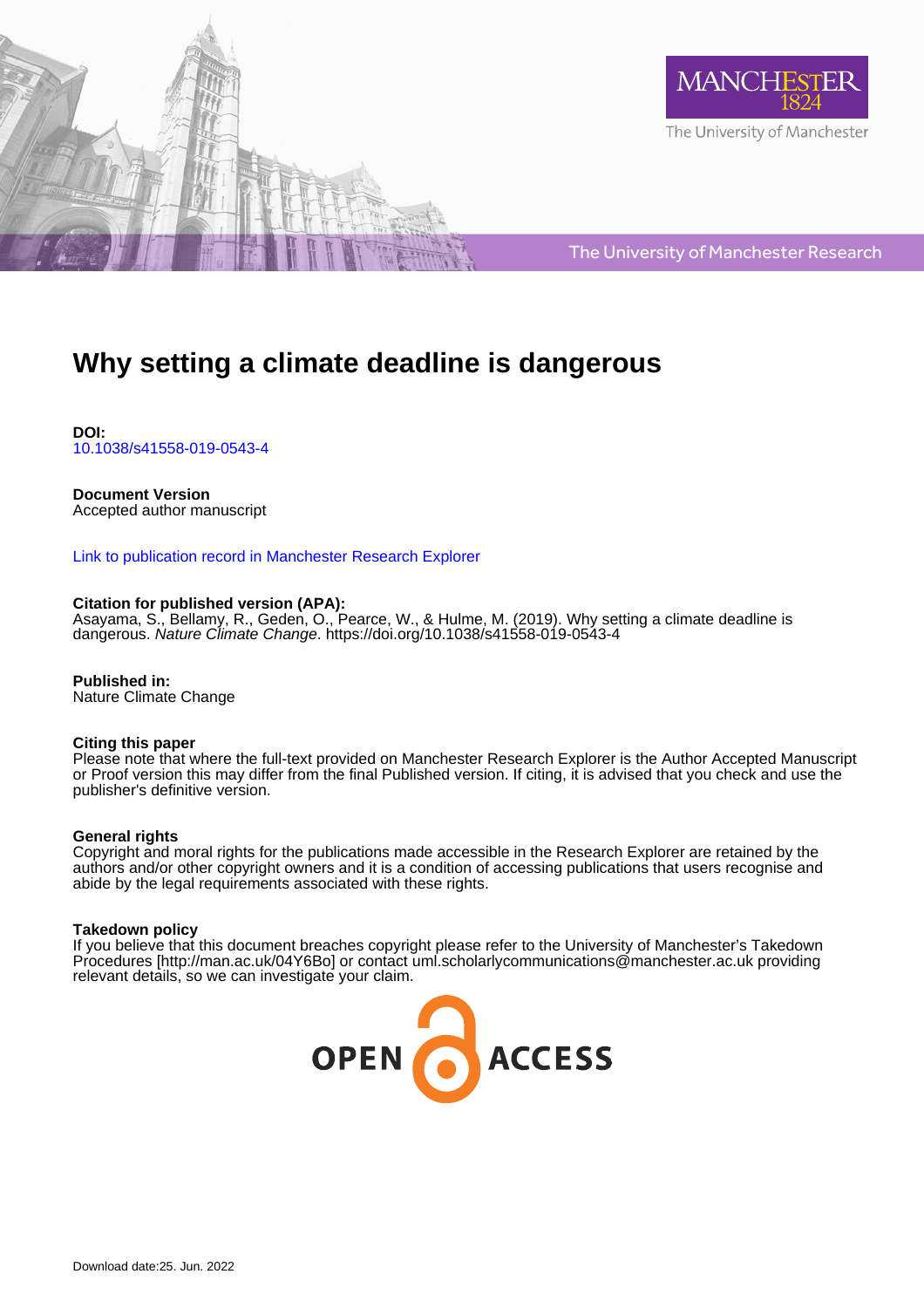## **Why setting a climate deadline is dangerous**

 Shinichiro Asayama (1,2), Rob Bellamy (3), Oliver Geden (4), Warren Pearce (5), Mike Hulme  $4 (2,*)$ (1) Faculty of Political Science and Economics, Waseda University, Tokyo, Japan (2) Department of Geography, University of Cambridge, Cambridge, UK (3) Department of Geography, University of Manchester, Manchester, UK (4) German Institute for International and Security Affairs, Berlin, Germany (5) iHuman, Department of Sociological Studies, University of Sheffield, Sheffield, UK 10 \* Corresponding author: mh903@cam.ac.uk 12 The publication of the IPCC special report on 1.5<sup>o</sup>C paved the way for the rise **of the political rhetoric of setting a fixed deadline for decisive actions on climate change. However, the dangers of such deadline rhetoric suggest the need for the IPCC to take responsibility for its report and openly challenge the credibility of such a deadline.** 18 In October 2018, the IPCC released its Special Report on  $1.5^{\circ}$ C (SR15), which concluded that 19 global temperature is likely to reach  $1.5^{\circ}$ C above pre-industrial levels between 2030 and 2052 if the current rate of warming continues [1]. Sensational news headlines interpreting this as a 12 year deadline for the world to avoid catastrophic climate change [2] sparked widespread 22 calls for urgent radical actions, ranging from the Green New Deal proposal in the USA, the youth activism of climate school strikes around the world, civil disobedience by the Extinction Rebellion group to the declaration of a climate emergency by the UK parliament. The world suddenly appears to have limited time in which to act decisively on climate change—and, if not, 26 to be resigned to our climate fate. This rise of 'climate deadline-ism' is, in some ways, a product of long-standing scientific (and political) endeavours to quantify what is "dangerous" climate change. First articulated as a peak 'temperature target', this was then converted to a finite 'carbon budget' and is now expressed as a fixed deadline after which policy interventions are deemed to be 'too late'. This discursive translation of 'danger' may help increase a sense of urgency, as evidenced by the recent emergence of a youth climate movement. However, it also creates the condition in which a 'climate emergency' is being rashly declared, a move that could lead to politically dangerous consequences. Insomuch as the rhetoric of a 2030 deadline arises from political (mis)use of science in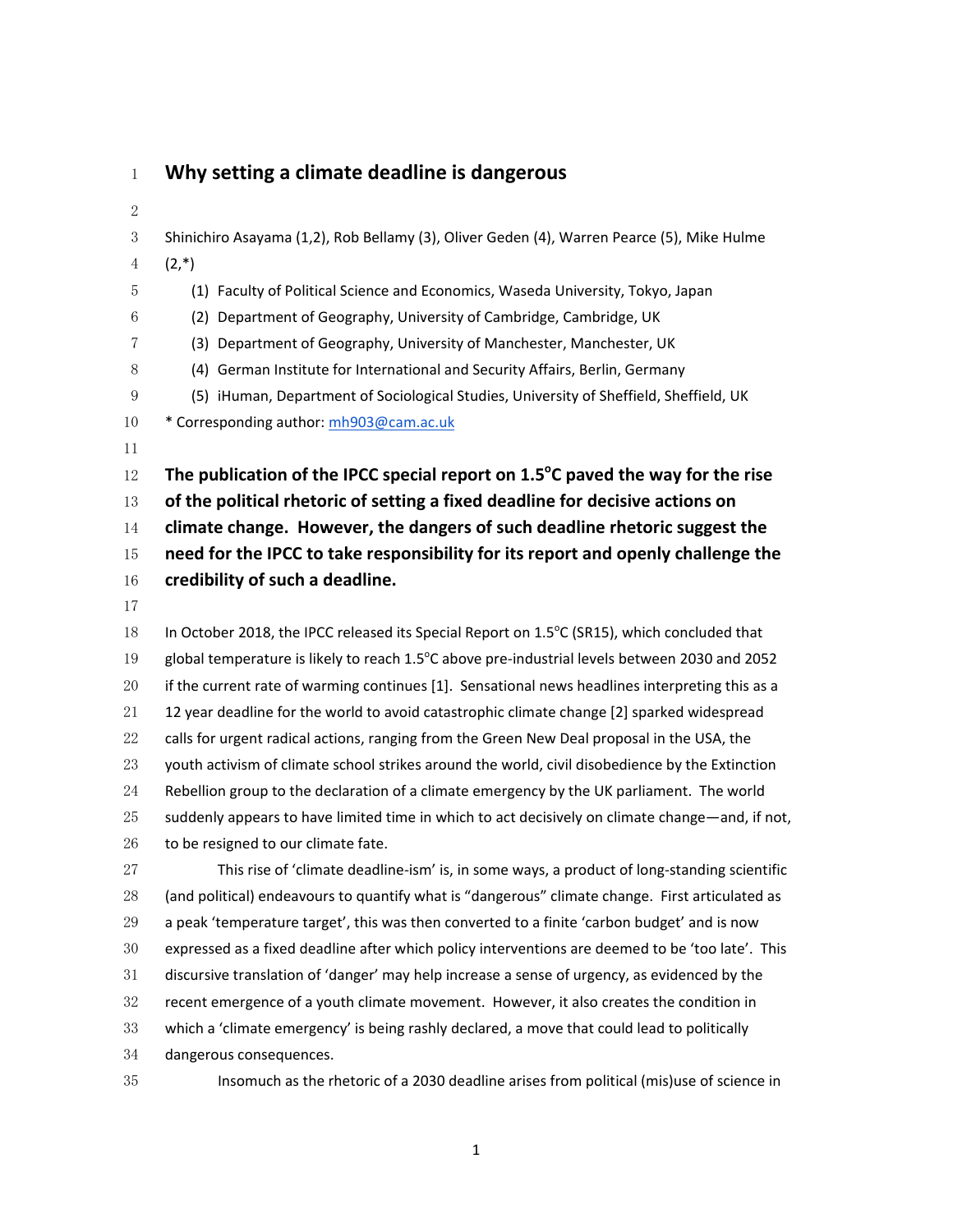setting an artificial deadline, this poses a crucial question to scientists, and specifically to the scientists in the IPCC. What is a *responsible* response to the politics of deadline-ism for the

IPCC as the authoritative voice of climate science?

## **Quantifying 'dangerous' climate change**

Over the last two decades, international climate communities have been discussing how to operationalise or translate the ultimate objective of the 1992 United Nations Framework Convention on Climate Change (UNFCCC)—preventing "dangerous anthropogenic interference with the climate system" [3]—into a concrete, quantitative policy target [4, 5]. While various target quantities were proposed (such as greenhouse gas concentration, ocean heat content or sea-level rise), global temperature emerged as the favoured indicator for quantifying a target level of climate change [6].

49 Since the mid-1990s,  $2^{\circ}$ C of warming above the pre-industrial condition was increasingly adopted as the temperature threshold to avoid dangerous climate change [5]. The 51 2015 Paris Agreement introduced 1.5 $\degree$ C as an alternative warming target [7]—although it seemed more a rhetorical aspiration at the time of the Paris talks. However, since the publication of the IPCC SR15 in 2018, much public campaigning has de facto reframed what is 54 considered a "safe" limit of temperature change, from  $2^{\circ}$ C to 1.5 $^{\circ}$ C.

The discovery of the near-linear relationship between a peak global temperature and 56 cumulative CO<sub>2</sub> emissions [8] gave an opportunity for a different quantification of the climate challenge. The concept of a 'carbon budget' has reframed the mitigation challenge from a flow 58 problem (i.e., how many emissions in a given year) to a stock problem (i.e., total allowable  $CO<sub>2</sub>$ emissions over a time period) [9]. Estimating the allowable carbon budget to limit global warming to a given level has quite rapidly become a central focus of climate modelling research and shaped the newly dominant policy paradigm [10].

## **Countdown to climate 'deadline'**

The scientific effort to find a single number to summarise the mitigation challenge has resulted in one further move: translation of the carbon budget into an estimate of the time remaining 67 before exceeding  $1.5^{\circ}$ C becomes 'likely'. For example, Leach et al. [11] introduced a new metric—an 'adaptation/mitigation timescale'—to capture this thinking, i.e. calculating the remaining time until a given temperature target is exceeded if the current rate of warming continues. Instead of inferring from carbon budgets estimated by model simulations, Leach et al. [11] used observational data alone, an approach claimed to be more scientifically rigorous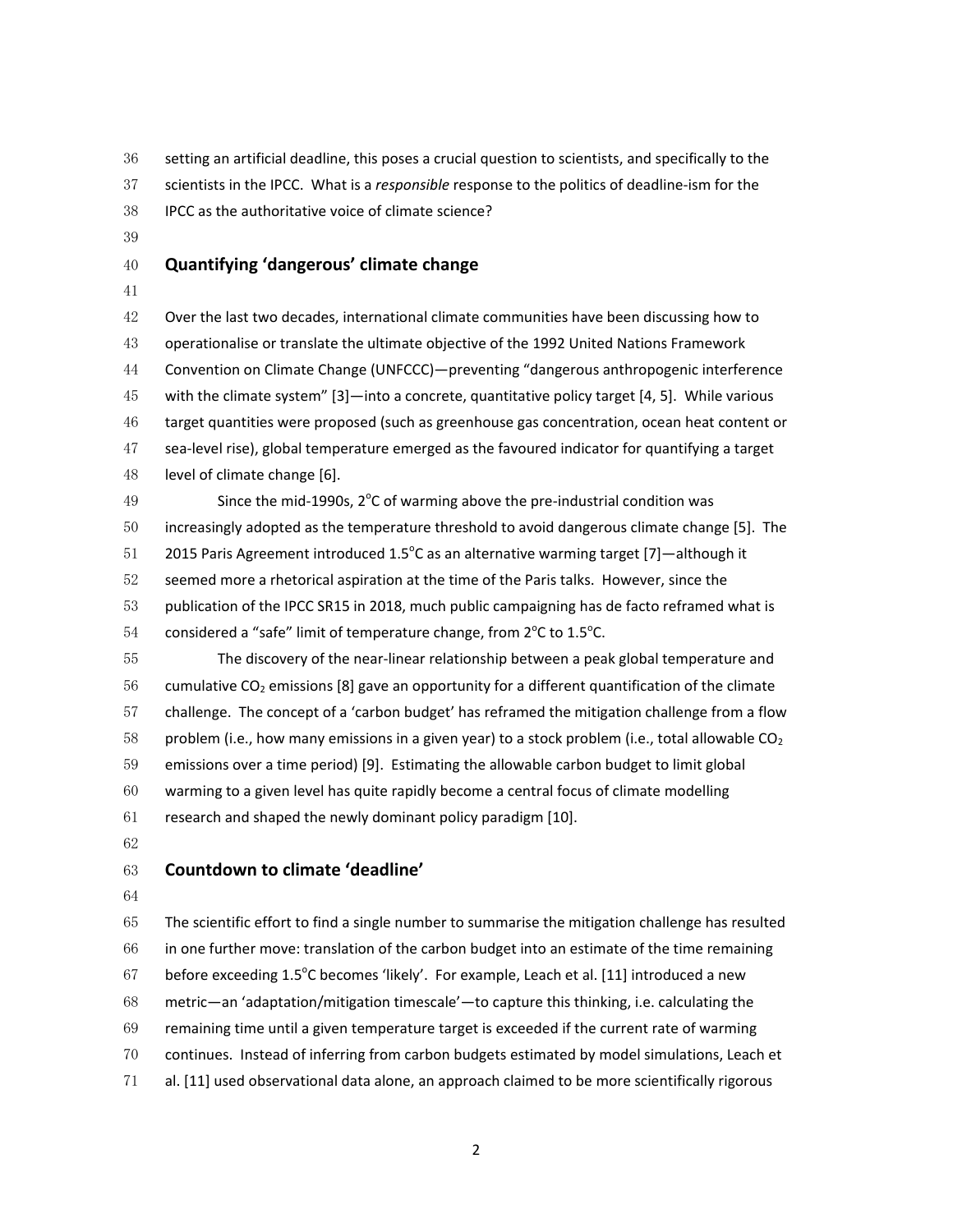than relying on models (see also ref. 12). Their approach provided an important basis for the IPCC SR15's estimate of the remaining time to reach 1.5 $\degree$ C—a likely range of 12-34 years from

2018 [1]. This is where the '12 years' rhetoric originates.

The discursive translation of the UNFCCC's objective of avoiding 'dangerous climate change' can hence be traced: anchored by a temperature target, converted to the quantity of 77 cumulative  $CO<sub>2</sub>$  emissions and most recently recalculated into the time remaining to a 'climate' deadline', i.e. the 'due date' for exhausting the remaining carbon budget at present levels of CO<sub>2</sub> emissions. This climate deadline has been given public expression through the 'ticking' clock' metaphor; clocks that are constantly counting down each second until the allowable carbon budget is exhausted. For example, Concordia University in Canada (https://www.concordia.ca/news/climateclock.html) and the Mercator Research Institute on 83 Global Commons and Climate Change in Germany (https://www.mcc-berlin.net/en/research/co2-budget.html) both operate countdown clocks on their websites, 85 showing the time remaining before the carbon budgets for  $1.5^{\circ}$ C and  $2^{\circ}$ C are exhausted. From a communication perspective this translation is understandable. Neither global temperature nor carbon budgets convey any great sense of urgency to non-experts [6], whereas time—and the associated notion of a deadline—is a metric that converts the abstract, statistical notion of climate change to a more recognisably human experience [13]. Rather 90 than degrees Celsius rise in temperature or gigatonnes of  $CO<sub>2</sub>$  emitted, the ticking countdown clock sends an alarming message to the public of time slipping away.

## **Trouble with extending deadline**

However, setting a near-term deadline to urge immediate policy actions could do the opposite to what is intended. The speed of the countdown to a climate deadline is set by the rate of  $CO<sub>2</sub>$  emissions. Emissions reductions slow the countdown. Achieving net-zero  $CO<sub>2</sub>$  emissions 98 before exceeding  $1.5^{\circ}$ C would stop the clock. Net negative emissions through the use of carbon dioxide removal methods would 'turn back' the clock. While policymakers are urged to take policy actions to meet the deadline, they might instead be motivated to extend the deadline. There are several ways this might be done. One way would be to shift some of the benchmarks [14]. For example, time could be

103 'added' to the clock by allowing a temporary overshoot of the temperature threshold. In

- overshoot scenarios, there are two 'deadlines' for the carbon budget, differing by how the
- budget is defined—either when a specific temperature threshold is first exceeded or else when
- 106 the temperature returns to this threshold at a later point in time [15]. If the budget was
- defined in the latter way, overshoot could significantly extend the deadline, which would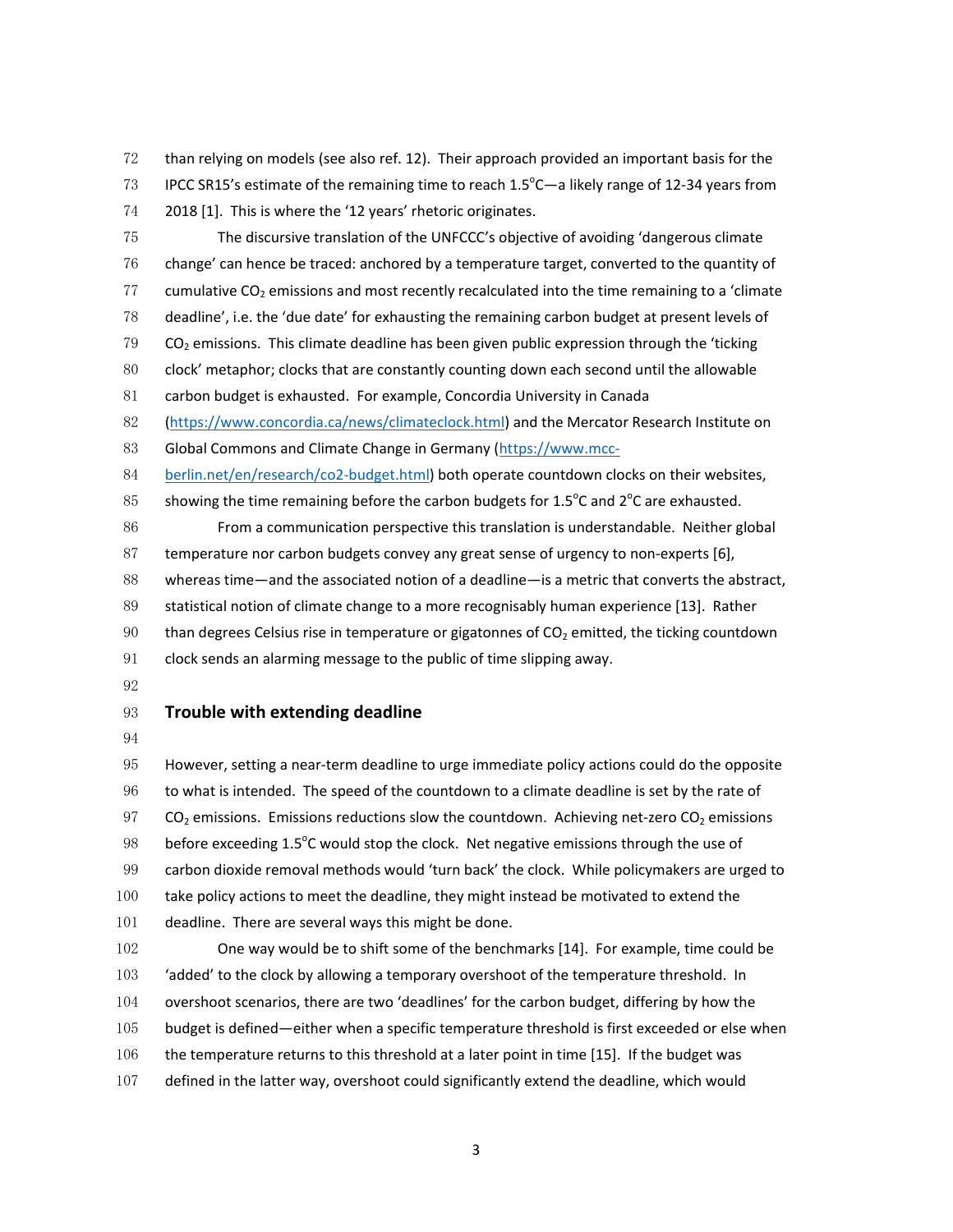provide policymakers with a source of political flexibility to avoid the appearance of policy failure [16].

Alternatively, policymakers might be trapped into more problematic practices of deadline extension. The psychology of 'scarcity' (or 'having less') [17] means that time scarcity elicits greater focus of mind, leading people to engage more deeply with the issue at hand. On the other hand, such a narrowing of people's attention means that other issues which appear to be less time-sensitive are neglected. Importantly, scarcity can also lead people to 115 'overborrow'—i.e. insufficient attention is paid to whether the benefits of borrowing outweigh its cost [17]. That is, when facing a tight deadline people will be likely to 'borrow time' by seeking extensions.

This might then open the door for another way to extend the deadline—using solar geoengineering, sometimes seen as an emergency stop-gap measure to slow the rate of warming or shave off overshoot above the temperature threshold [18]. Either way, the original deadline appears to have been met but in a roundabout way. Although doing nothing 122 to reduce  $CO<sub>2</sub>$  emissions, solar geoengineering can stop warming quickly, in effect 'borrowing 123 time' for emissions reductions through keeping global temperature constant. The problem is that the time borrowed through solar geoengineering can only be paid back by large-scale carbon removal. If such pay-back doesn't happen, the original deadline will need to be extended indefinitely [19]. This is the cost of 'overborrowing'.

#### **The political danger of deadline-ism**

Pushing hard to meet a deadline may also cause (unintentionally) dangerous political side 131 effects. For example, deadline-ism incubates the political opportunism of declaring a climate 132 emergency. It is no surprise that new political movements calling for the declaration of a 'climate emergency' in parliaments, cities, schools and universities have arisen in the months 134 after the release of the IPCC SR15 (see https://www.theclimatemobilization.org/climate-emergency-declarations). The rhetoric of emergency emerges from the worldview of millenarianism and its

conception of 'compressed time' that calls for immediate actions before it is too late [20].

However, regardless of the original intentions, an empty call for emergency 'actions' can be

interpreted in myriad ways. In the worst case, the emergency rhetoric could become 'stolen

rhetoric', used as justification for solar geoengineering and potentially for more authoritarian

141 forms of governance and regulation [20, 21].

A more fundamental problem with deadline-ism is that it might incite cynical, cry-wolf responses and undermine the credibility of climate science when an anticipated disaster does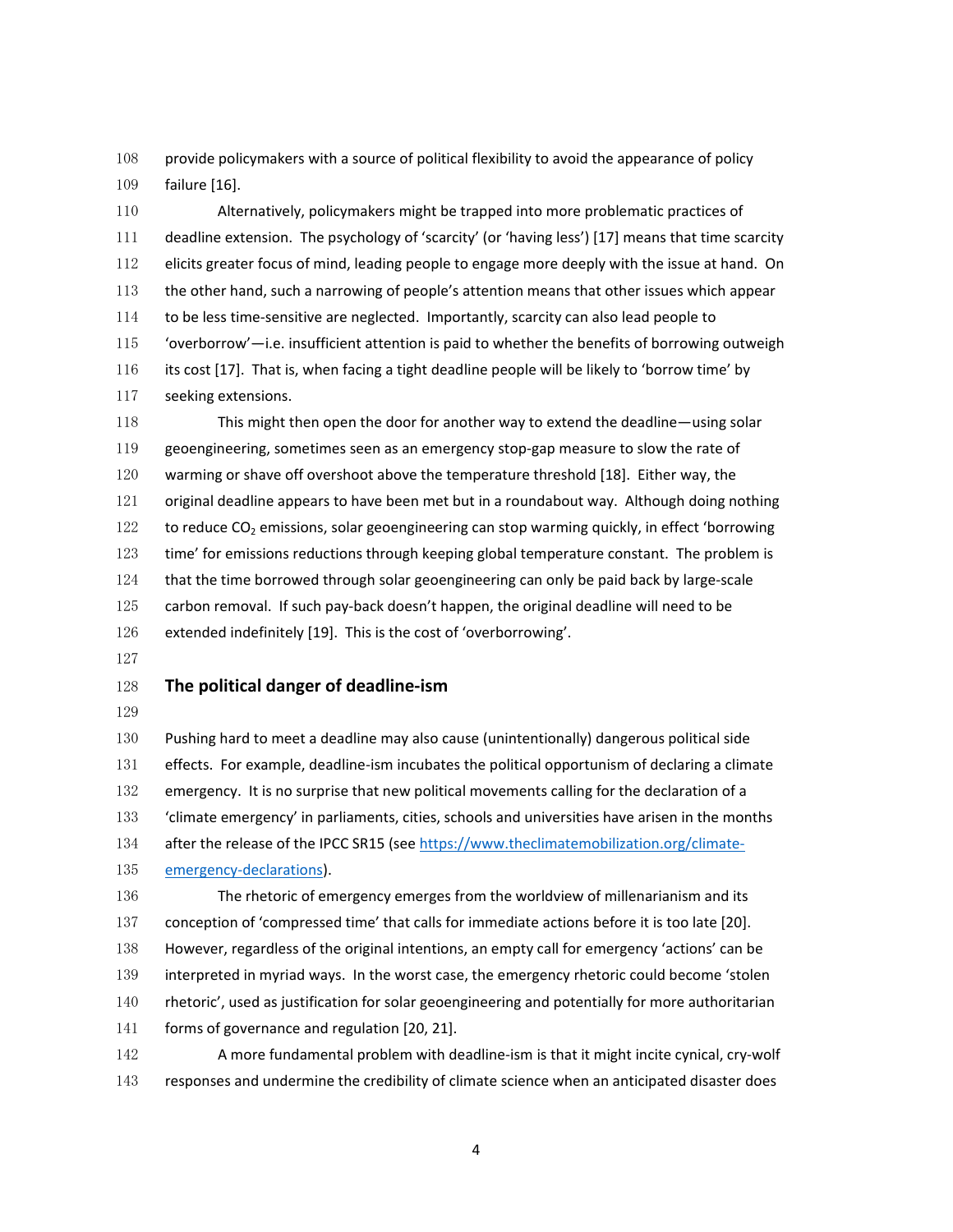not happen. The imagery of deadlines and countdown clocks offers an illusory 'cliff-edge' after 145 which the world heads inevitably to its imminent demise. It promulgates the imaginary of extinction and civilisational collapse. However, the impacts of climate change are more likely 147 to be intermittent, slow and gradual.

Of course this does not mean that climate change is not a serious challenge. The risks of unfolding climate change need to be taken seriously, but it would be a mistake to take the claims of a climate deadline literally. Nevertheless, the scarcity mindset created by countdown clocks narrows measures of policy success to the single metric of meeting a deadline—climate policies that merely 'hit the numbers' are created and valorised. Other considerations such as the justice or sustainability of policies get overlooked.

On top of this, the alarming message conveyed by deadline-ism will only ever resonate with particular social groups, mostly those that are already predisposed to heightened concern about climate change. To others, the message can be alarm*ist* and polarising, alienating them 157 and restricting the possibility for crafting enduring bipartisan solutions. Climate change is a 'wicked social problem', one that must be resolved and renegotiated, over and over again [22]. Deadline-ism is at once both ineffectual and self-defeating.

## **The political responsibility of science**

This rise of climate deadline-ism raises a central question about the role of science in politics. Despite good intentions, the rhetoric of a 2030 deadline is the political (mis)use of science for setting arbitrarily an artificial deadline [23]. Whilst the rhetoric is usually seen by scientists as a misleading interpretation of the IPCC findings [24], so far the IPCC and most climate 167 scientists have kept silent, thereby implicitly appearing to endorse it. However, given that the IPCC's SR15 report helped create the condition for this rhetoric, as the institutional authority of climate science the IPCC should take responsibility for more actively engaging in political 170 conversations around it.

171 After accepting an invitation from the UNFCCC to prepare a special report on  $1.5^{\circ}$ C, the IPCC increasingly finds itself in a catch-22 position: operating under a singular regime of consensual policy neutrality, yet trying to meet the different expectations of governmental 174 policymakers and a new generation of civic activists [25]. Now the IPCC faces a challenge to its historical stance of policy neutrality. To remain silent about the 2030 deadline rhetoric is 176 perhaps a safe option for the IPCC. It can retreat into a comfort zone that appears to preserve 177 its integrity as a policy-neutral advisor. But because of the dangers of climate deadline-ism which we have outlined, this

would be *irresponsible*.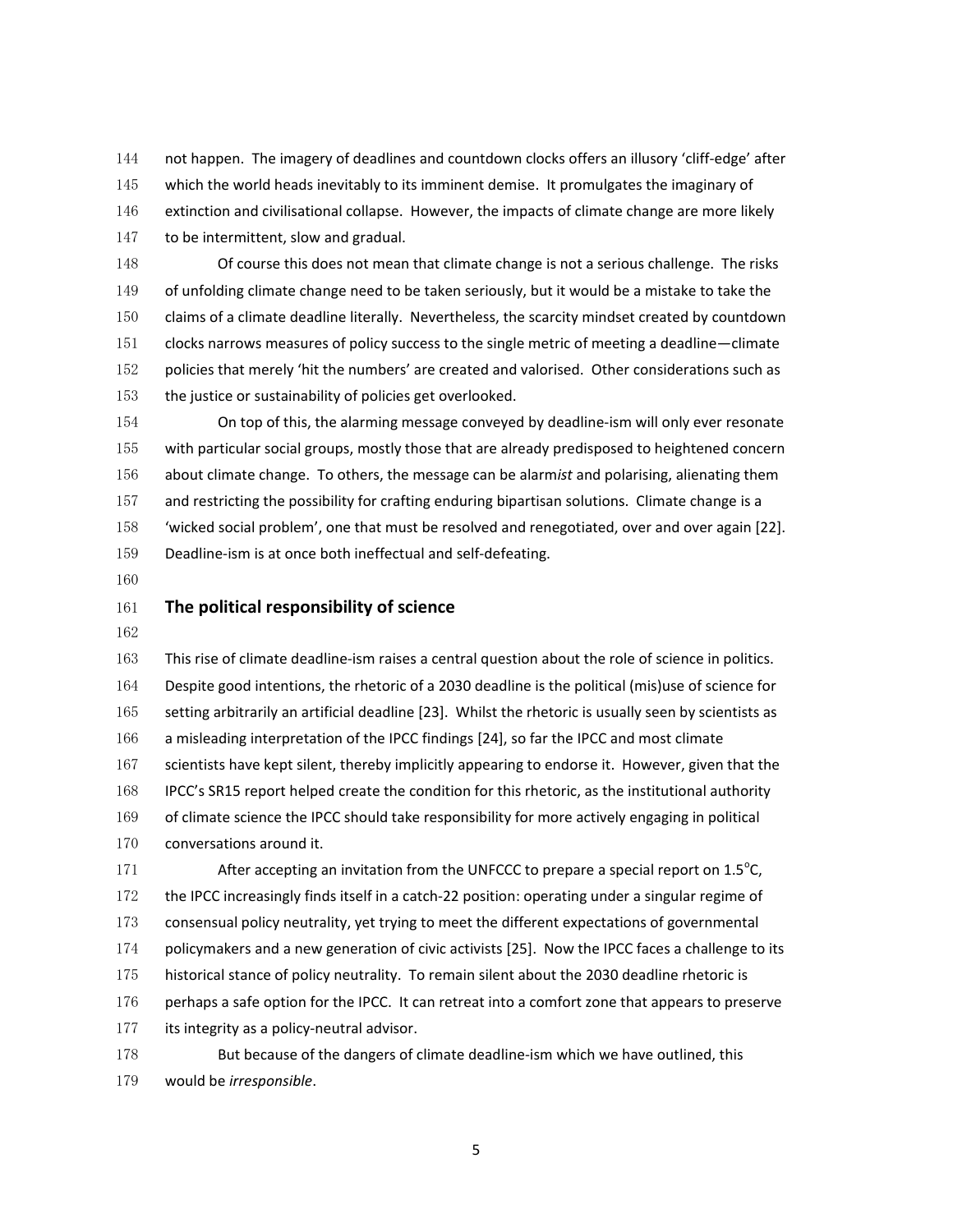| 180 | The alternative would be to challenge the political rhetoric of 'science says we have           |                                                                                                  |
|-----|-------------------------------------------------------------------------------------------------|--------------------------------------------------------------------------------------------------|
| 181 | only 12 years left'. This may invite a backlash from activists that the IPCC has become too     |                                                                                                  |
| 182 | political. However, the IPCC should recognise that the knowledge it produces is already         |                                                                                                  |
| 183 | unavoidably political. It should therefore act as a politically-responsible agent in the public |                                                                                                  |
| 184 | sphere and challenge openly the credibility of this deadline rhetoric.                          |                                                                                                  |
| 185 |                                                                                                 | The rise of deadline-ism is but the latest example that climate science has an                   |
| 186 | inescapably political dimension and that acknowledgement of this by the IPCC is long overdue.   |                                                                                                  |
| 187 |                                                                                                 | The IPCC can no longer hide its political responsibility behind the 'neutrality' of its science. |
| 188 |                                                                                                 |                                                                                                  |
| 189 |                                                                                                 | <b>References</b>                                                                                |
| 190 | 1.                                                                                              | Global Warming of 1.5°C (IPCC, 2018).                                                            |
| 191 | 2.                                                                                              | Watts, J. We Have 12 Years to Limit Climate Change Catastrophe, Warns UN                         |
| 192 |                                                                                                 | https://www.theguardian.com/environment/2018/oct/08/global-warming-must-not-                     |
| 193 |                                                                                                 | exceed-15c-warns-landmark-un-report (2018).                                                      |
| 194 | 3.                                                                                              | United Nations Framework Convention on Climate Change (UNFCCC, 1992).                            |
| 195 | 4.                                                                                              | Leemans, R. & Vellinga, P. Curr. Opin. Environ. Sustain. 26-27, 134-142 (2017).                  |
| 196 |                                                                                                 | http://dx.doi.org/10.1016/j.cosust.2017.07.010                                                   |
| 197 | 5.                                                                                              | Morseletto, P., Biermann, F. & Pattberg, P. Int. Environ. Agreements Polit. Law Econ. 17,        |
| 198 |                                                                                                 | 655-676 (2017). http://dx.doi.org/10.1007/s10784-016-9336-7                                      |
| 199 | 6.                                                                                              | Knutti, R., Rogelj, J., Sedlácek, J. & Fischer, E. Nat. Geosci. 9, 13-18 (2016).                 |
| 200 |                                                                                                 | http://dx.doi.org/10.1038/ngeo2595                                                               |
| 201 | 7.                                                                                              | Schleussner, C.-F. et al. Nat. Clim. Chang. 6, 827-835 (2016).                                   |
| 202 |                                                                                                 | http://dx.doi.org/10.1038/nclimate3096                                                           |
| 203 | 8.                                                                                              | MacDougall, A. Curr. Clim. Chang. Reports 2, 39-47 (2016).                                       |
| 204 |                                                                                                 | http://dx.doi.org/10.1007/s40641-015-0030-6                                                      |
| 205 | 9.                                                                                              | Millar, R., Allen, M., Rogelj, J. & Friedlingstein, P. Oxford Rev. Econ. Policy 32, 323-342      |
| 206 |                                                                                                 | (2016). http://dx.doi.org/10.1093/oxrep/grw009                                                   |
| 207 |                                                                                                 | 10. Matthews, H.D., Solomon, S. & Pierrehumbert, R. Philos. Trans. R. Soc. A 370, 4365-4379      |
| 208 |                                                                                                 | (2012). http://dx.doi.org/10.1098/rsta.2012.0064                                                 |
| 209 |                                                                                                 | 11. Leach, N. et al. Nat. Geosci. 11, 574-579 (2018).                                            |
| 210 |                                                                                                 | http://dx.doi.org/10.1038/s41561-018-0156-y                                                      |
| 211 |                                                                                                 | 12. Tokarska, K. Nat. Geosci. 11, 546-547 (2018).                                                |
| 212 |                                                                                                 | http://dx.doi.org/10.1038/s41561-018-0175-8                                                      |
| 213 |                                                                                                 | 13. Jasanoff, S. Theory, Cult. Soc. 27, 233-253 (2010).                                          |
| 214 |                                                                                                 | http://dx.doi.org/10.1177/0263276409361497                                                       |
| 01E |                                                                                                 | $Caasii 11.200.202(2010)$ $http://du/dci.org/10.1020$                                            |

14. Geden, O. *Nat. Geosci.* **11**, 380–383 (2018). http://dx.doi.org/10.1038/s41561-018-0143-3